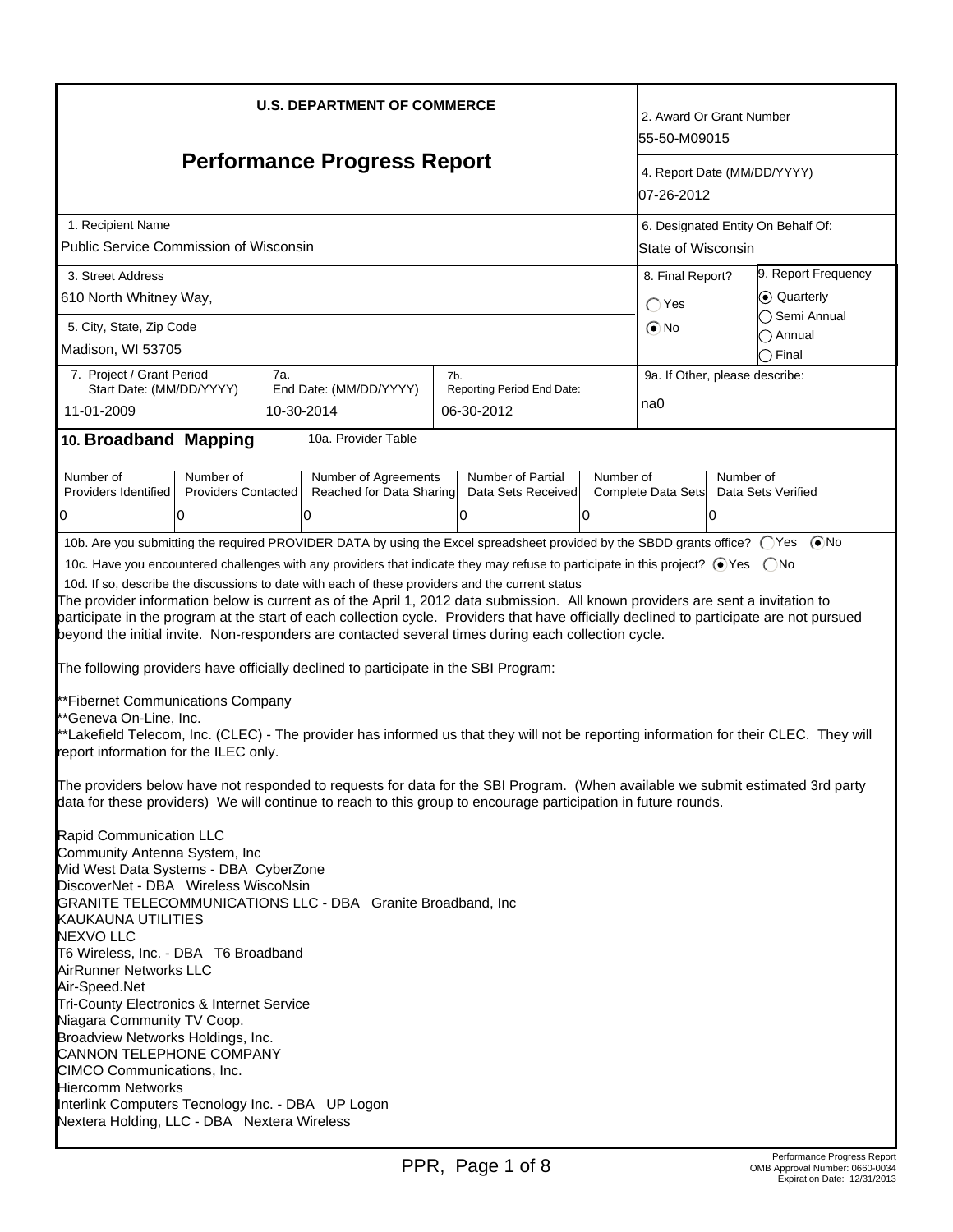S & K TV SYSTEMS Telephone Associates Telephone Associates WISCONSIN RSA #5 CORP Computer Dynamics (aka JCWIFI)

The following provider is no longer in business: **IBEC** 

10e. If you are collecting data through other means (e.g. data extraction, extrapolation, etc), please describe your progress to date and the relevant activities to be undertaken in the future

The LinkAMERICA team continues to follow consistent procedures within each of our four state projects. We augment provider and CAI data, when necessary, with coverage and speed information from third party sources. We do not substitute third party information for provider-supplied information, however, unless we can independently verify that the provider information is incorrect. Discrepancies between provider and third party data are investigated to ensure data accuracy.

If providers do not submit data, but we are able to verify infrastructure information through other sources, we use common engineering principles to estimate coverage and speed.

10f. Please describe the verification activities you plan to implement

The following verification processes are under review and have not yet been implemented. Our verification process is provided in section 10h.

\*\* Mobile Wireless Broadband Drive Testing: Our intent for this process is to test the signal strength and bandwidth/throughput on mobile wireless signals. We will concentrate our efforts in areas where we have determined that coverage data may be suspect and/or where there is a discrepancy between provider-reported coverage/speed and consumer-reported coverage/speed to determine the actual coverage and speed characteristics. We are currently reviewing vendor options for this work.

\*\* Mobile Wireless Crowd Sourced Testing: This process uses a proprietary smart phone application, provided by an outside vendor, to constantly check signal strength and bandwidth/throughput on users' mobile phones. The application will be downloadable by consumers and will run in the background on the consumer's phone. Data collected will be used for validating provider coverage and speed reports - We are currently reviewing vendor options for this work.

10g. Have you initiated verification activities?  $\bigcirc$ Yes  $\bigcirc$ No

10h. If yes, please describe the status of your activities

\*\* Third Party Data Comparison: Provider submitted data is compared against commercial data sources, such as legal exchange areas, AmericanRoamer data files, and Warren Media Prints data files, to identify obvious anomalies or areas for further investigation. This process is followed for new providers or in some instances when changes in coverage are reported by participating providers.

\*\* Provider Validation: Check maps and other tools are produced at the beginning of each data collection round based upon prior submissions. LinkAMERICA supplies check maps in GoogleEarth and PDF format to participating providers. This allows providers the option to update coverage boundaries directly within the check map file itself. This process gives the providers more options and flexibility for submitting coverage and speed updates.

\*\* Data Format Verification: Proprietary and NTIA supplied scripts are run against the final data set prior to submission to ensure the data meets NTIA data model requirements. This process occurs with each data collection round.

\*\* Pre-submission Test - We have integrated the NTIA technology/speed trips, that were introduced in RD 5, into our pre-submission test code to check for Provider data that falls outside of the "normal" range as determined by NTIA. If the data "trips" a warning flag, clarification is requested from the Provider.

\*\* Consumer Feedback/Verification: The LinkWISCONSIN interactive map contains a user feedback mechanism that identifies the precise coordinates of each point of feedback. We use the feedback received from this process to identify and investigate areas where consumer feedback conflicts with provider data.

10i. If verification activities have not been initiated please provide a projected time line for beginning and completing such activities

Verification processes are followed each Round. Additional verification options are under review.

# **Staffing**

10j. How many jobs have been created or retained as a result of this project?

An analysis of actual hours worked in Q2 2012 shows that the project resulted in .55 FTE jobs created/retained at the Sub Recipient level in that quarter. It should be noted that this figure does not include a substantial personnel contribution by the PSCW in order to meet matching fund requirements. It also does not include positions staffed by vendors involved in the project. Also note, Sub Recipient hours fluctuate depending on data collection cycles; hours are higher during a collection round and when preparing data for the bi-anual submission to NTIA.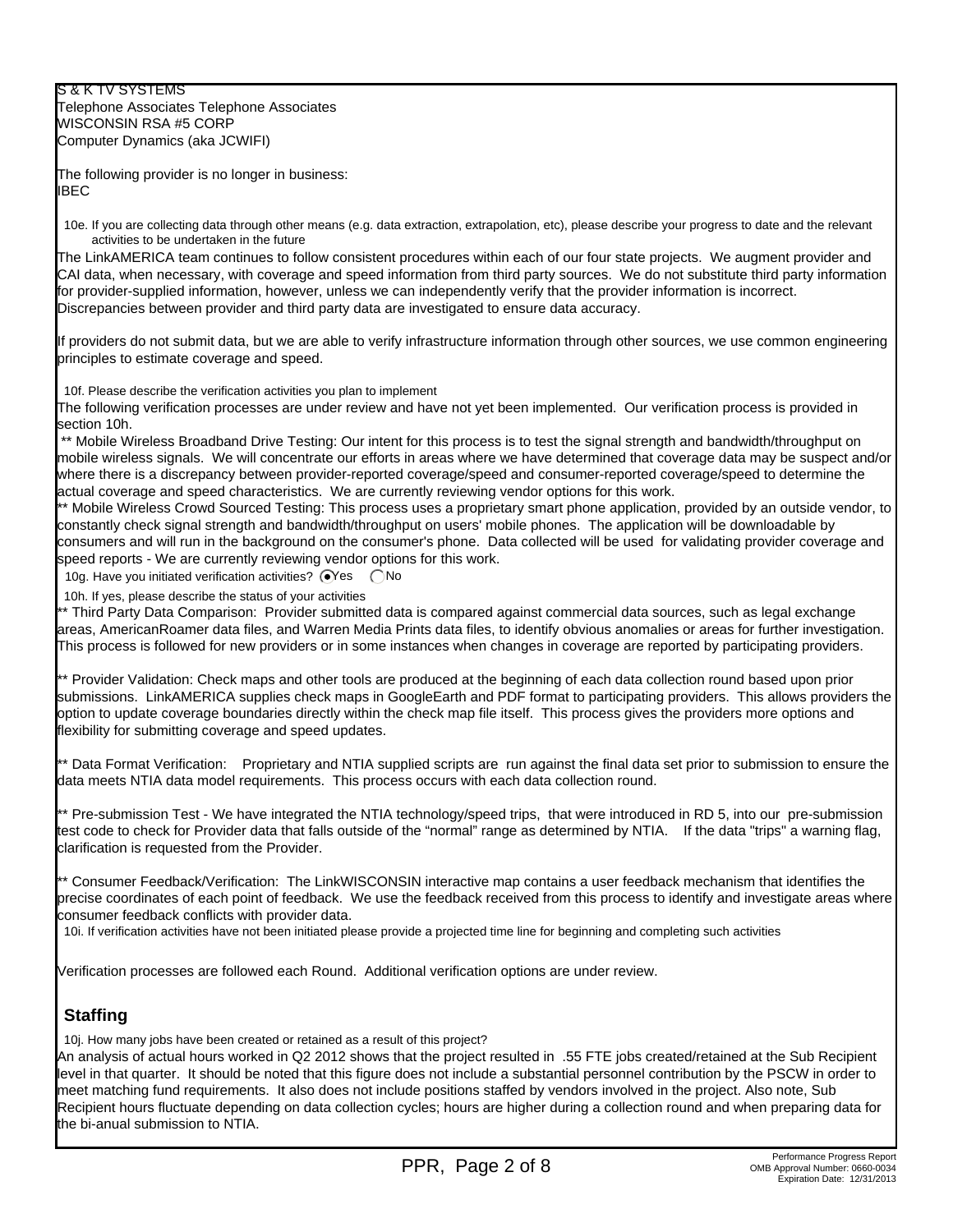| 10k. Is the project currently fully staffed? ● Yes ● No<br>10l. If no, please explain how any lack of staffing may impact the project's time line and when the project will be fully staffed |                                                                                                                                                       |                     |             |                        |                |                         |                        |                                   |                   |                                |
|----------------------------------------------------------------------------------------------------------------------------------------------------------------------------------------------|-------------------------------------------------------------------------------------------------------------------------------------------------------|---------------------|-------------|------------------------|----------------|-------------------------|------------------------|-----------------------------------|-------------------|--------------------------------|
| The program is fully staffed at this time.                                                                                                                                                   |                                                                                                                                                       |                     |             |                        |                |                         |                        |                                   |                   |                                |
| 10m. When fully staffed, how many full-time equivalent (FTE) jobs do you expect to create or retain as a result of this project?                                                             |                                                                                                                                                       |                     |             |                        |                |                         |                        |                                   |                   |                                |
| $.77 - 1.0$                                                                                                                                                                                  |                                                                                                                                                       |                     |             |                        |                |                         |                        |                                   |                   |                                |
| 10n. Staffing Table                                                                                                                                                                          |                                                                                                                                                       |                     |             |                        |                |                         |                        |                                   |                   |                                |
|                                                                                                                                                                                              |                                                                                                                                                       | Job Title           |             |                        |                |                         |                        | FTE %                             |                   | Date of Hire                   |
|                                                                                                                                                                                              | <b>CEO - Supervisory Role</b><br>1<br>11/01/2009                                                                                                      |                     |             |                        |                |                         |                        |                                   |                   |                                |
| Project Director                                                                                                                                                                             |                                                                                                                                                       |                     |             |                        |                |                         |                        | 3                                 |                   | 11/01/2009                     |
| Project Manager                                                                                                                                                                              |                                                                                                                                                       |                     |             |                        |                |                         |                        | 23                                |                   | 09/05/2011                     |
| <b>GIS Director</b>                                                                                                                                                                          |                                                                                                                                                       |                     |             |                        |                |                         |                        | $\overline{2}$                    |                   | 11/01/2009                     |
| Internal System Support/Architecture                                                                                                                                                         |                                                                                                                                                       |                     |             |                        |                |                         |                        | 1                                 |                   | 11/01/2009                     |
| <b>Provider Relations Manager</b>                                                                                                                                                            |                                                                                                                                                       |                     |             |                        |                |                         |                        | 25                                |                   | 11/01/2009                     |
|                                                                                                                                                                                              |                                                                                                                                                       | <b>Add Row</b>      |             | <b>Remove Row</b>      |                |                         |                        |                                   |                   |                                |
| <b>Sub Contracts</b>                                                                                                                                                                         |                                                                                                                                                       |                     |             |                        |                |                         |                        |                                   |                   |                                |
| 10o. Subcontracts Table                                                                                                                                                                      |                                                                                                                                                       |                     |             |                        |                |                         |                        |                                   |                   |                                |
| Name of Subcontractor                                                                                                                                                                        | Contract<br><b>RFP Issued</b><br>Purpose of Subcontract<br>Executed<br><b>Start Date</b><br><b>End Date</b><br><b>Federal Funds</b><br>(Y/N)<br>(Y/N) |                     |             |                        |                | In-Kind Funds           |                        |                                   |                   |                                |
| <b>CostQuest Associates</b><br>Inc./LinkAMERICA<br>Alliance                                                                                                                                  | Project Management/GIS<br>Programming & Planning<br><b>Services</b>                                                                                   | Y                   | Y           | 11/01/2009             |                | 10/30/2011              | 1,717,684              | $\mathbf 0$                       |                   |                                |
| <b>CostQuest Associates</b><br>Inc./LinkAMERICA<br>Alliance                                                                                                                                  | Project Management/GIS<br>Programming & Planning<br><b>Services</b>                                                                                   | Υ                   | Υ           | 10/31/2011             |                | 10/31/2014<br>1,917,826 |                        | $\mathbf 0$                       |                   |                                |
|                                                                                                                                                                                              |                                                                                                                                                       |                     |             |                        | <b>Add Row</b> |                         |                        |                                   | <b>Remove Row</b> |                                |
| <b>Funding</b>                                                                                                                                                                               |                                                                                                                                                       |                     |             |                        |                |                         |                        |                                   |                   |                                |
| 10p. How much Federal funding has been expended as of the end of the last quarter? \$1,800,891                                                                                               |                                                                                                                                                       |                     |             |                        |                |                         | 10g. How much Remains? |                                   |                   | \$2,739,261                    |
| 10r. How much matching funds have been expended as of the end of last quarter?<br>\$473,633<br>10s. How much Remains?<br>\$657,769                                                           |                                                                                                                                                       |                     |             |                        |                |                         |                        |                                   |                   |                                |
| 10t. Budget Worksheet                                                                                                                                                                        | Federal                                                                                                                                               |                     |             |                        |                | Federal                 |                        |                                   |                   |                                |
| Funds<br><b>Mapping Budget Element</b><br>Granted                                                                                                                                            |                                                                                                                                                       | Proposed<br>In-Kind |             | Total<br><b>Budget</b> |                | Funds<br>Expended       |                        | <b>Matching Funds</b><br>Expended |                   | <b>Total Funds</b><br>Expended |
| <b>Personal Salaries</b>                                                                                                                                                                     | \$417,150                                                                                                                                             |                     |             | \$889,481              | \$0            |                         | \$211,510              |                                   |                   | \$211,510                      |
| Personnel Fringe Benefits                                                                                                                                                                    | \$105,277                                                                                                                                             | \$172,255           |             | \$277,532              | \$0            |                         | \$80,275               |                                   |                   | \$80,275                       |
| Travel                                                                                                                                                                                       | \$27,500                                                                                                                                              |                     |             | \$33,284               |                | \$0                     | \$3,280                |                                   |                   | \$3,280                        |
| Equipment                                                                                                                                                                                    | \$62,418                                                                                                                                              |                     |             | \$62,418               | \$0            |                         | \$0                    |                                   |                   | \$0                            |
| \$0<br>Materials / Supplies                                                                                                                                                                  |                                                                                                                                                       | \$27,086            |             | \$27,086               |                | \$0                     |                        | \$9,637                           |                   | \$9,637                        |
| Subcontracts Total<br>\$3,635,510                                                                                                                                                            |                                                                                                                                                       | \$0                 |             | \$3,635,510            |                | \$1,800,891             | \$0                    |                                   |                   | \$1,800,891                    |
| Subcontract #1                                                                                                                                                                               | \$0                                                                                                                                                   |                     | \$3,635,510 | \$1,800,891            |                | \$0                     |                        |                                   | \$1,800,891       |                                |
| Subcontract #2                                                                                                                                                                               | \$0<br>\$0<br>\$0<br>\$0<br>\$0<br>\$0                                                                                                                |                     |             |                        |                |                         |                        |                                   |                   |                                |
| Subcontract #3<br>\$0                                                                                                                                                                        |                                                                                                                                                       | \$0                 |             | \$0                    | \$0            |                         | \$0                    |                                   |                   | \$0                            |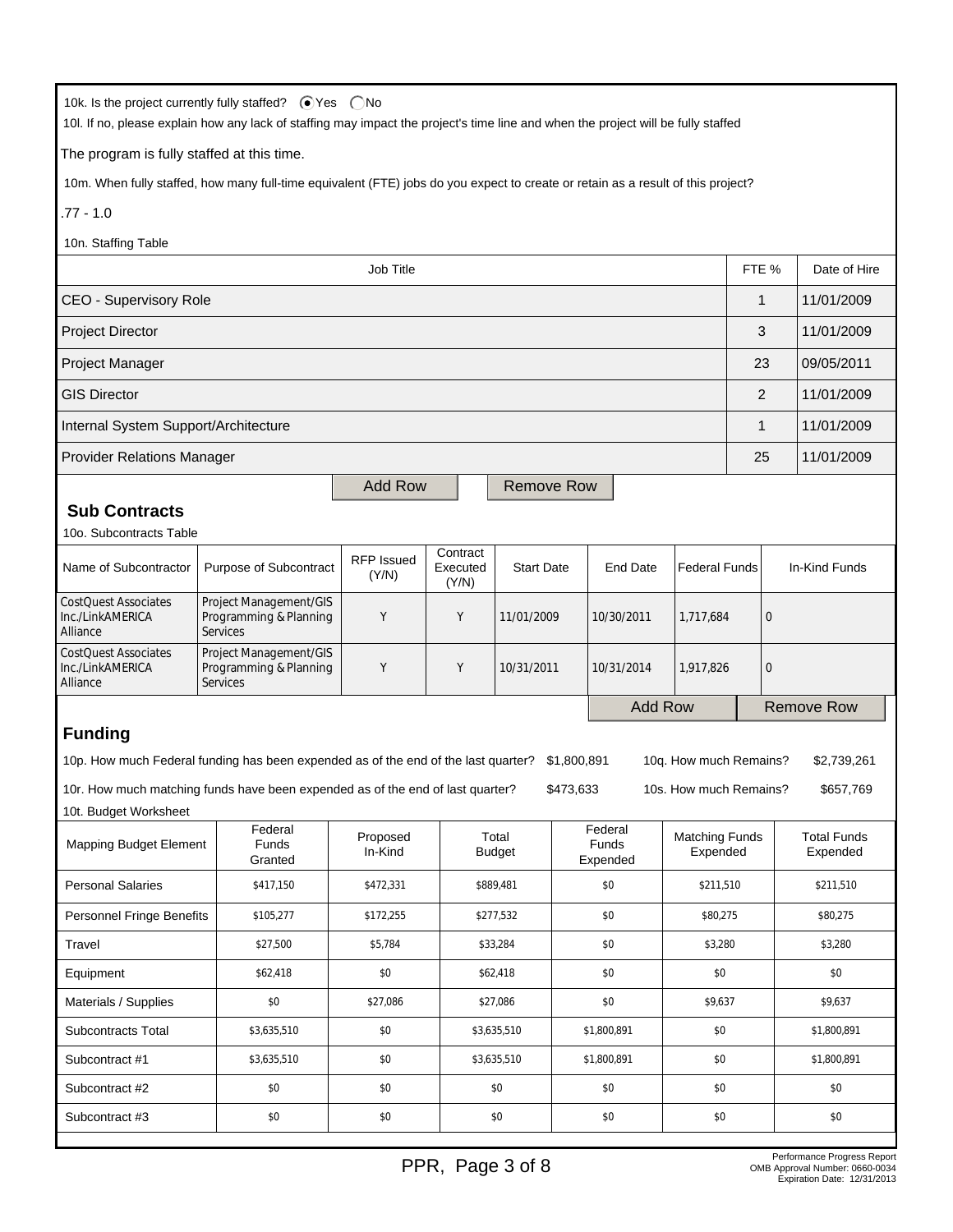| Mapping Budget Element      | Federal<br>Funds<br>Granted | Proposed<br>In-Kind | Total<br><b>Budget</b> | Federal<br>Funds<br>Expended | <b>Matching Funds</b><br>Expended | <b>Total Funds</b><br>Expended |
|-----------------------------|-----------------------------|---------------------|------------------------|------------------------------|-----------------------------------|--------------------------------|
| Subcontract #4              | \$0                         | \$0                 | \$0                    | \$0                          | \$0                               | \$0                            |
| Subcontract #5              | \$0                         | \$0                 | \$0                    | \$0                          | \$0                               | \$0                            |
| Construction                | \$0                         | \$0                 | \$0                    | \$0                          | \$0                               | \$0                            |
| Other                       | \$292,297                   | \$382,580           | \$674,877              | \$0                          | \$168,931                         | \$168,931                      |
| <b>Total Direct Costs</b>   | \$4,540,152                 | \$1,060,036         | \$5,600,188            | \$1,800,891                  | \$473,633                         | \$2,274,524                    |
| <b>Total Indirect Costs</b> | \$0                         | \$71,366            | \$71,366               | \$0                          | \$0                               | \$0                            |
| <b>Total Costs</b>          | \$4,540,152                 | \$1,131,402         | \$5,671,554            | \$1,800,891                  | \$473,633                         | \$2,274,524                    |
| % Of Total                  | 80                          | 20                  | 100                    | 79                           | 21                                | 100                            |

### **Hardware / Software**

10u. Has the project team purchased the software / hardware described in the application? CYes CNo

10v. If yes, please list

No hardware or software was purchased for the program in Q2 2012. The following purchases were made in previous Quarters and documented on prior reports.

Laptop computer and software for Sub Recipient Project Manager (WI allocated portion): \$352.78 Laptop computer and software for Sub Recipient Vendor Relations Manager (WI allocated portion): \$339.48 Dell Precision T5500 Workstation w/ArcInfo C (WI allocated portion): \$3,458.59\*

 \*The ArcInfo software was a necessary purchase to enable CostQuest to run the validation script, on provider data, that NTIA & FCC require for the SBDD program. Purchasing the hardware/software bundle was the most cost effective way to acquire the needed software. Without the hardware the cost for the software alone would have been \$1000 higher. This expense was allocated evenly to each of the four LinkAMERICA states.

10w. Please note any software / hardware that has yet to be purchased and explain why it has not been purchased

\*\* Additional hardware and software in the amount of \$30,928 has been allocated for the "Address File" project approved in the Supplemental grant award.

\*\* Additional hardware and software in the amount of \$25,000 for the Mapping project has been approved in Year 5 via the Supplemental grant award. This equipment has not yet been purchased because it will not be needed until the last year of the project as the state assumes responsibility for hosting and management of the provider database and interactive maps.

10x. Has the project team purchased or used any data sets?  $\bigcirc$ Yes  $\bigcirc$  No

10y. If yes, please list

\*\*American Roamer: Market area boundary and speed data on mobile cellular providers was purchased in Yr 2 and again in Q1 2012 - \$625 (Q2 2012)

\*\*Media Prints: Cable franchise boundary database was previously purchased in Yr 2 and a new set was ordered with expected delivery in July 2012 - est cost \$500

\*\*ExchangeInfo: Legal exchange area boundary database for Incumbent Local Exchange Carriers was purchased in Yr 2. We are reviewing options for this data in Yr 3.

10z. Are there any additional project milestones or information that has not been included? <br>
No

10aa. If yes, please list

\*\*Round 5 Data Submission was delivered to NTIA on Schedule.

\*\*The state interactive map was updated to include Round 5 coverage/speed data.

\*\*A Provider Survey was sent to all providers in the state in Q2 to determine time invested in the program to date and to get feedback regarding the mapping and planning efforts.

\*\*Cost Models are under development for Wisconsin (Wire-line and Wireless). These forward looking economic Cost Models, being developed by CostQuest, use a code base and modeling platform that develops the estimated costs of deploying and maintaining broadband services in currently unserved areas across the state. These tools will provide vital information to policy makers, providers and other stakeholders as they consider expansion of broadband to high cost areas. Expected delivery Q3.

 10bb. Please describe any challenge or obstacle that you have encountered and detail the mitigation strategies the project team is employing We continue to encounter difficulty in reconciling reported provider speeds for some providers with the NTIA speed range parameters. \*\*In Round 5 Providers whose reported data fell outside of the speed norms identified by NTIA were contacted for clarification of their submission. In most instances we found that Providers were using enhanced technologies to achieve the speed reported. We anticipate that this problem will persist in subsequent rounds and will continue to request clarification from providers when appropriate. We will document our findings in the methodology document we submit to NTIA each Round.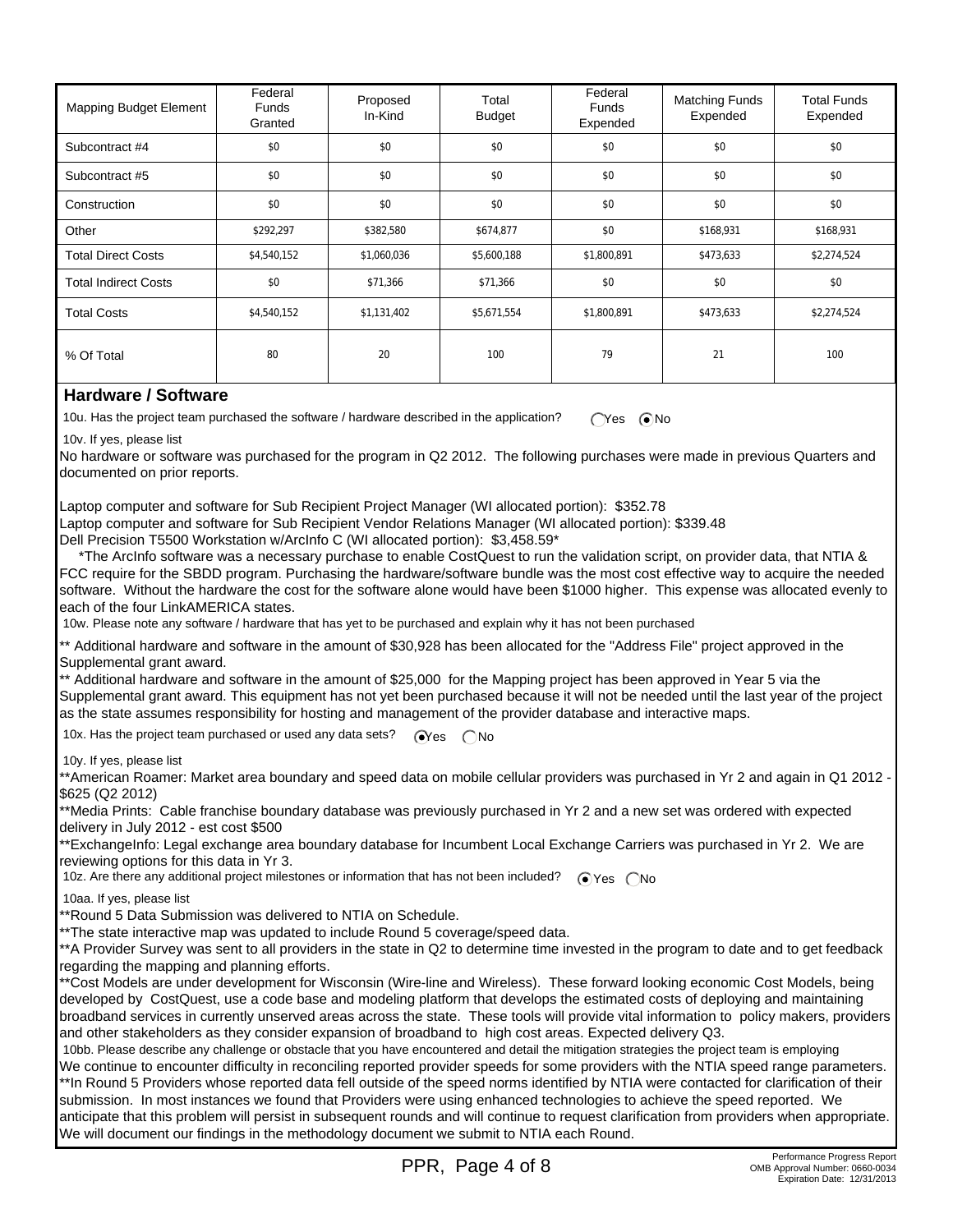\*\*Collecting accurate subscription level connectivity data for Community Anchor Institutions continues to be a challenging and time consuming endeavor. This is especially true for the Public Safety category. In addition to reaching out to the individual institutions using an on-line survey we are reaching out to contacts within the state and related industry groups in an attempt to locate appropriate data sets that contain the information that the SBI program calls for.

 10cc. Please provide any other information that you think would be useful to NTIA as it assesses your Broadband Mapping Project We look forward to continued refinement of the messaging regarding evaluation of submitted data against 3rd party data sets. We understand and appreciate the need to develop a process that can be used across states to determine the effectiveness of the SBI effort, however, we are concerned that the complexity of the information being evaluated often makes the validation results difficult to interpret and can lead to misinterpretation by stakeholders.

# **11. Broadband Planning**

 11a. Please describe progress made against all goals, objectives, and milestones detailed in the approved Project Plan. Be sure to include a description of each major activity / milestone that you plan to complete and your current status

Pending Q1 2012 Planning Milestones

1: Implementation of available broadband adoption and use outreach and engagement modules will be launched.

Activities/Accomplishments: All five broadband adoption and use outreach and engagement modules are available on-line for use by Regional Planning Teams and others throughout the state. A training and orientation to the five modules was provided to Wisconsin Public Service Commission Staff. All five training modules were updated and available for on-going outreach and engagement using the completed Planning Dashboard. Status: Complete

2: Delivery of on-going training and technical assistance to support broadband adoption and use outreach and engagement initiatives.

Activities/Accomplishments: Training provided to WI PSC on utilizing the LinkWisconsin Demand Survey and Mapping Tool and associated modules. WI PSC delivered an orientation to the Demand Survey and Mapping Tool in two locations in Q1. The Planning Dashboard has been fully updated with the most current data available to support the on-going adoption and use outreach and engagement activities in Wisconsin going forward. Status: Complete

Q2 2012 Planning Milestones

1: Finalize Statewide Broadband Investment Plan with nine regional chapters.

Activities/Accomplishments: A Steering Committee formed with representation from each of Wisconsin's nine broadband planning regions was established to guide development of the statewide broadband investment plan (Playbook). The development of the plan was supported by the conduct of six focus group meetings with outreach to multiple stakeholders from throughout the state. A written state plan was developed and presented for initial review of the Steering Committee. The Statewide plan (Playbook) is consistent with the nine Regional Broadband Investment plans which represent the nine "regional" chapters to the State Plan.

Status: Complete. Refinement of the Playbook/Plans will continue through Q3 2012.

11b. Please describe any challenge or obstacle that you have encountered and detail the mitigation strategies the project team is employing

The delay in hiring a Statewide Broadband Director resulted in some lost momentum. This position has been filled with the new director starting in July 2012. We expect that plans will get back on track without a significant slip in schedule.

11c. Does the Project Team anticipate any changes to the project plan for Broadband Planning?  $\bigcap$ Yes  $\bigcirc$  No

 11d. If yes, please describe these anticipated changes. Please note that NTIA will need to approve changes to the Project Plan before they can be implemented

No changes to report at this time.

# **Funding**

| 11e. How much Federal funding has been expended as of the end of the last quarter? \$0 | 11f. How much Remains? | -\$0 |
|----------------------------------------------------------------------------------------|------------------------|------|
| 11g. How much matching funds have been expended as of the end of last quarter?         | 11h. How much Remains? | -90  |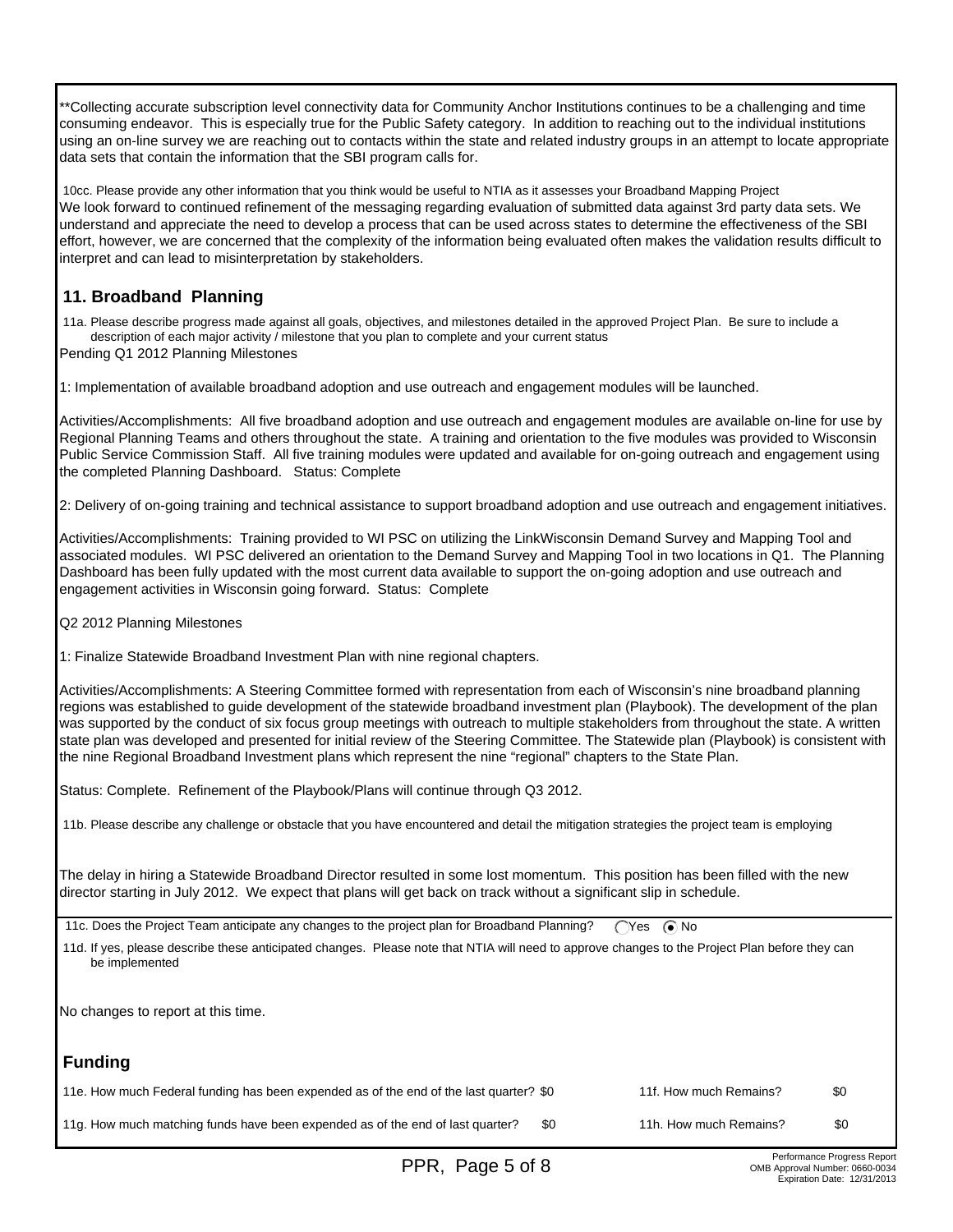| 11i. Planning Worksheet     |             |             |             |             |             |             |  |  |
|-----------------------------|-------------|-------------|-------------|-------------|-------------|-------------|--|--|
| 11i. Planning Worksheet     |             |             |             |             |             |             |  |  |
| <b>Personal Salaries</b>    | \$0         | \$0         | \$0         | \$0         | \$0         | \$0         |  |  |
| Personnel Fringe Benefits   | \$0         | \$0         | \$0         | \$0         | \$0         | \$0         |  |  |
| Travel                      | \$0         | \$0         | \$0         | \$0         | \$0         | \$0         |  |  |
| Equipment                   | \$0         | \$0         | \$0         | \$0         | \$0         | \$0         |  |  |
| Materials / Supplies        | \$0         | \$0         | \$0         | \$0         | \$0         | \$0         |  |  |
| <b>Subcontracts Total</b>   | \$0         | \$0         | \$0         | \$0         | \$0         | \$0         |  |  |
| Subcontract #1              | \$0         | \$0         | \$0         | \$0         | \$0         | \$0         |  |  |
| Subcontract #2              | \$0         | \$0         | \$0         | \$0         | \$0         | \$0         |  |  |
| Subcontract #3              | \$0         | \$0         | \$0         | \$0         | \$0         | \$0         |  |  |
| Subcontract #4              | \$0         | \$0         | \$0         | \$0         | \$0         | \$0         |  |  |
| Subcontract #5              | \$0         | \$0         | \$0         | \$0         | \$0         | \$0         |  |  |
| Construction                | \$0         | \$0         | \$0         | \$0         | \$0         | \$0         |  |  |
| Other                       | \$0         | \$0         | \$0         | \$0         | \$0         | \$0         |  |  |
| <b>Total Direct Costs</b>   | \$0         | \$0         | \$0         | \$0         | \$0         | \$0         |  |  |
| <b>Total Indirect Costs</b> | \$0         | \$0         | \$0         | \$0         | \$0         | \$0         |  |  |
| <b>Total Costs</b>          | \$0         | \$0         | \$0         | \$0         | \$0         | \$0         |  |  |
| % Of Total                  | $\mathbf 0$ | $\mathbf 0$ | $\mathbf 0$ | $\mathbf 0$ | $\mathbf 0$ | $\mathbf 0$ |  |  |

### **Additional Planning Information**

11j. Are there any additional project milestones or information that has not been included?

Below are the Q1 2012 key elements of LinkWISCONSIN Capacity Building and Technical Assistance project plan for Yrs. 3-5 (additional detail is included in the attachment: WI 2012 Q2 Supplemental Answers Document):

Pending Q1 Capacity Building Deliverables

1.Establish Wisconsin Statewide Broadband Director. Status: Pending - position has been established and budgeted: New director has been hired and will start July 30, 2012.

2.Refine Joint partner Capacity Bldg Plan - Target Date: Mar 2012 – Status: Pending - Two meetings held in Q1 to refine partner roles and working plan, final work to be completed pending direction from new Statewide Broadband Director and and selection of in-state university partner.

3.Organize and implement joint, two-day planning workshop engaging key partners including VisionTech360/LinkAMERICA personnel, appointed statewide Broadband Director, in-state Monitoring and Evaluation Partner and in-state capacity training partner. Status: Pending start of Statewide Broadband Director and final selection of in-state partner. The joint workshop involving all parties targeted for the last week of July.

4.Refine M&E plans for all nine Wisconsin Planning regions including data collection needs. Status: Pending - Refinement of M&E metric and development of a data collection plan awaits the identification and contracting with an appropriate Wisconsin University Partner

Q2 Capacity Building Deliverables

1. Develop and deploy initial M&E data collection tools. Status: Pending launch of State Broadband Director Office and contract with in-state partner university. Field data collection tools are anticipated for initial development in Q3; however field data collection and testing is not realistic until Q4.

Tech. Assistance:

\*\*Identify Technical Leaders across the State. Date: Mar. 2012 - Status: Pending direction from Statewide Broadband Director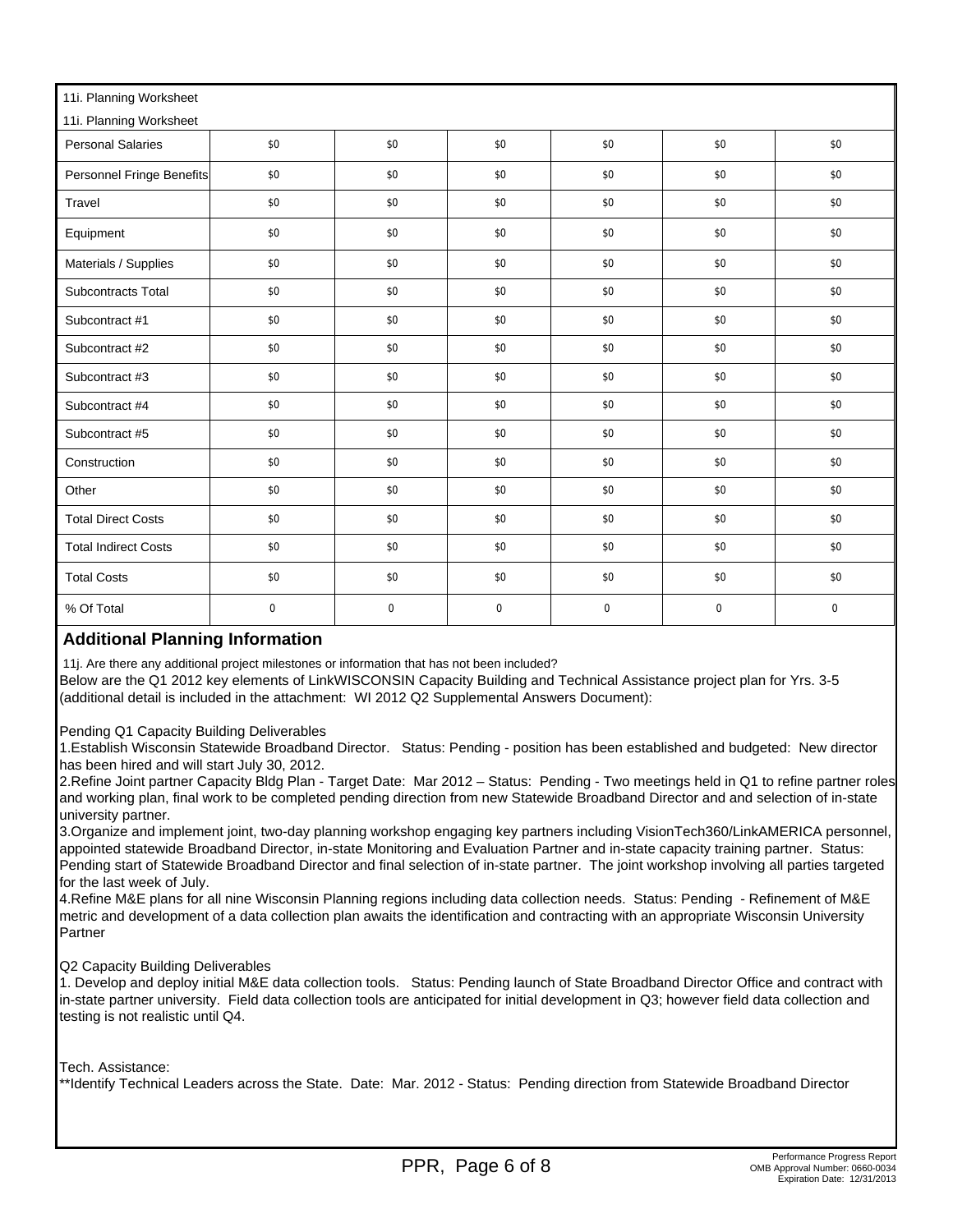11k. Please describe any challenge or obstacle that you have encountered and detail the mitigation strategies the Project Team is employing

The delay in selecting a University Partner and launch of State Broadband Director Office will impact the accomplishment of key objectives associated with the Wisconsin Monitoring and Evaluation deliverable. We anticipate that this will cause a delay to the current schedule and push the final M&E work out to Quarter 1, 2013. This delay is not anticipated to significantly impact the overall success of the Wisconsin Monitoring and Evaluation initiative.

11l. Please provide any other information that you think would be useful to NTIA as it assesses your Broadband Mapping Project

na